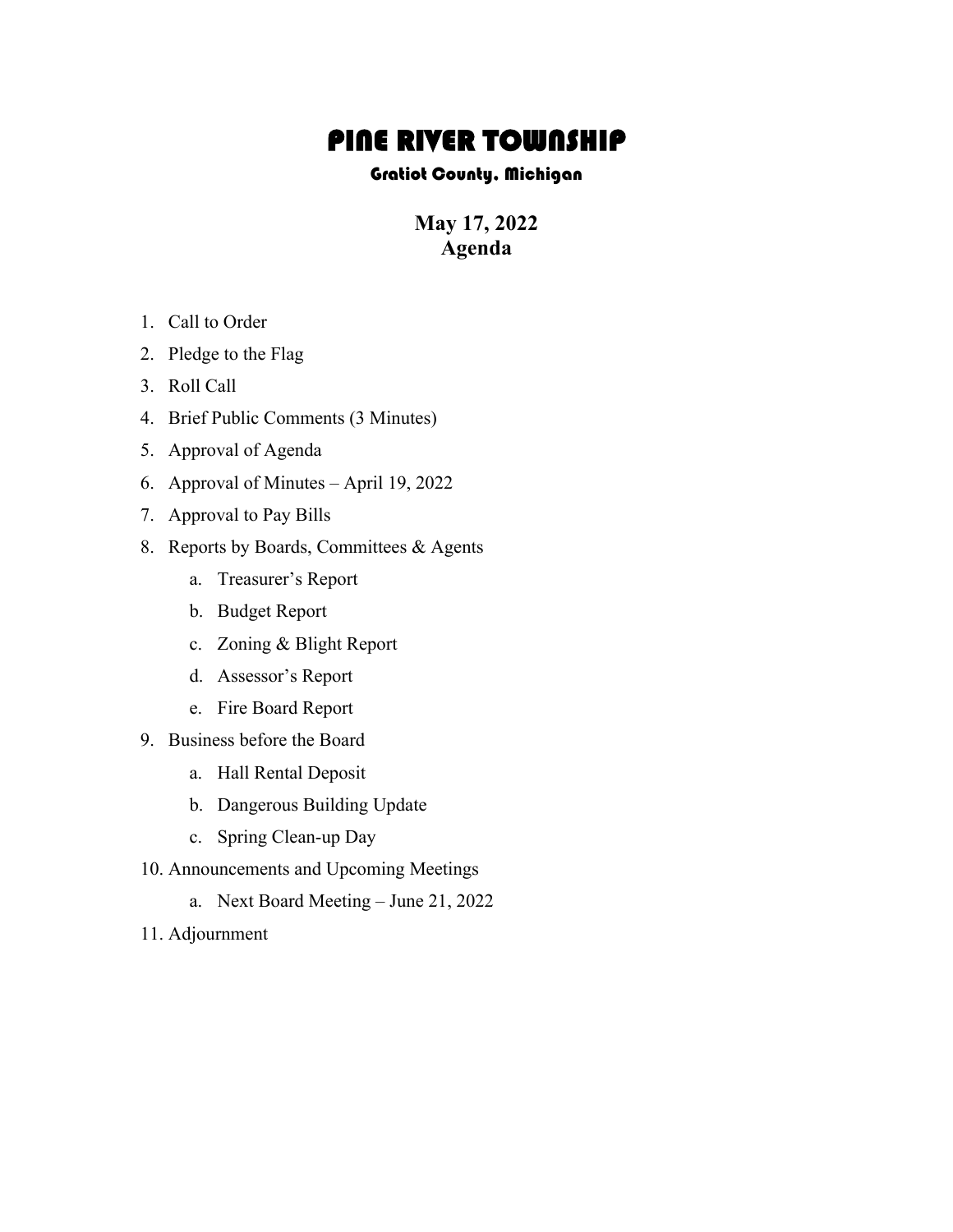## **MINUTES OF THE PINE RIVER TOWNSHIP BOARD MONTHLY MEETING MAY 17, 2022**

- 1) The regular monthly meeting of the Pine River Township Board was called to order at 7:01 PM by Supervisor Beeson at the Township Hall.
- 2) Pledge the flag: The Board and the Public said the Pledge to the flag.
- 3) Roll Call: Best: absent; Moeggenborg: present; Beeson: present; Baker: present. Whitmore: present. (4) Board members present, (1) absent. Guests: Maria Kolb; Dave Owens
- 4) Public Comments
	- a. Kolb announced she is running for Commissioner.
	- b. Owens announced he is running for Commissioner.
- 5) Approve the Agenda:
	- a. Motion made by Moeggenborg, second by Whitmore to approve the agenda. All present Board members approved. The motion carried 4-0.
- 6) Approve the Minutes:
	- a. Motion made by Baker, second by Moeggenborg to approve the Minutes of the regular meeting from April 19, 2022. All present Board members approved. The motion carried 4-0.
- 7) Approval to Pay Bills:
	- a. Motion made by Moeggenborg, second by Baker to approve the payment of bills as presented in the amount of \$28,130.23. All present Board members approved. The motion carried 4-0.
- 8) Reports by Boards, Committees, and Agents
	- a. Treasurer's Report Discussion: Board reviewed, bank reconciliations have been received and reviewed by all present. Placed on file.
	- b. Budget Report Discussion: report placed on file.
	- c. Zoning and Blight Officer Discussion: report placed on file.
	- d. Assessor Report No report.
	- e. Fire Services Beeson reported that the Board approved the Fire Budget and Board asked for Townships to consider contributing to a stipend to Williams and House.
	- f. Township Hall Renovations Beeson reported that he will work on getting bids from architects.